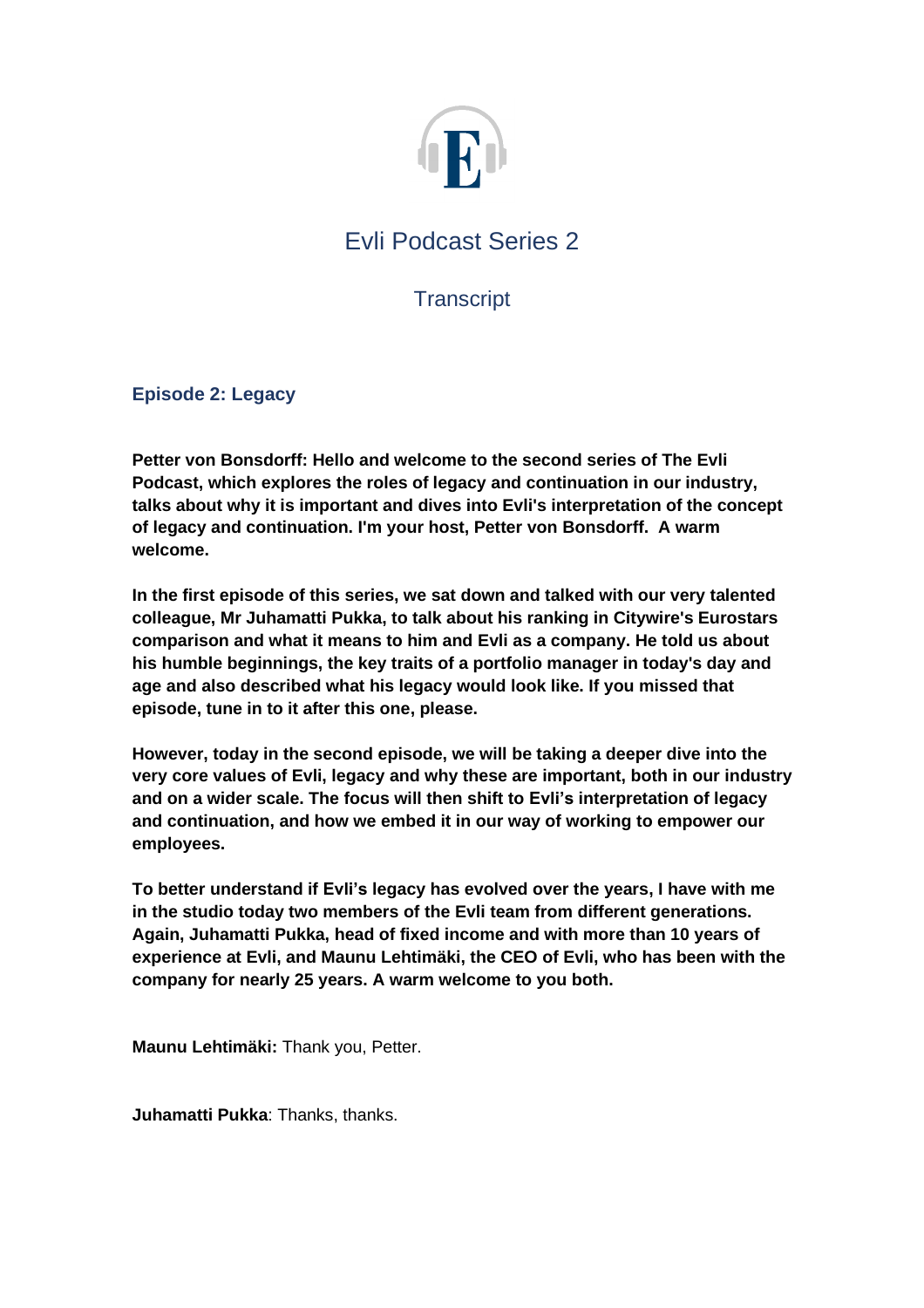**Petter: Now, what we can think of here a little bit is that can legacy be defined, does it mean different things to different people? Maunu, what are your thoughts about, and we have been mentioning the word legacy here, but what comes to your mind when it concerns Evli?** 

**Maunu**: Well, Petter, legacy, as you said, I think is quite difficult to define and I actually had to look up the dictionary to get the correct or exact definition of it. The dictionary says that it is a gift or a bequest that is handed down, endowed or conveyed from one person to another. It has a lot about the fact of transmitting something from one to another. And, in that sense, I would say that legacy, in our case at Evli, is very much tied into the company culture. In a way, I would say that legacy is the end result of culture. A culture that is existing and continuing for generations.

### **Petter: And how would you define this culture, how would you like to describe it?**

**Maunu**: Well, as you said, I have been with the firm almost a quarter of a century, and the culture really has hasn't changed. The culture is not something that is written and then the people desperately try to remember exactly what it was. But it is real, you can feel it and the culture that Evli embraces is a culture that has certain traits, like hard work or entrepreneurship. It is about respecting one another, respecting our clients. It's about continuously seeking to learn new things. And, of course, it's always about trust and integrity. So, these are, I would say, the main characteristics of Evli's culture, and each generation become the new ambassadors of it, to make sure that that culture lives on way after we're not there.

## **Petter: We're great people but we will not be here forever, unfortunately, because this is a really cool place. Juhamatti, while we are talking about culture, would you like to add something when it comes to the portfolio manager, such as the on-floor thinking?**

**Juhamatti**: Well, it's the same thing in portfolio management, because we are in the same company and it is the same culture for us. I really feel that when you talk about the culture, it's from generation to generation. I think it's about generations working together, because it is not something that you are passing on to the next generation, it's something that both of the generations have been carrying forward over the years within the same company. So, it is something that the people are formulating together over a long time. When you have a long history of culture within the company, it is something that makes the real roots of the company, a basis of how we do things especially at Evli.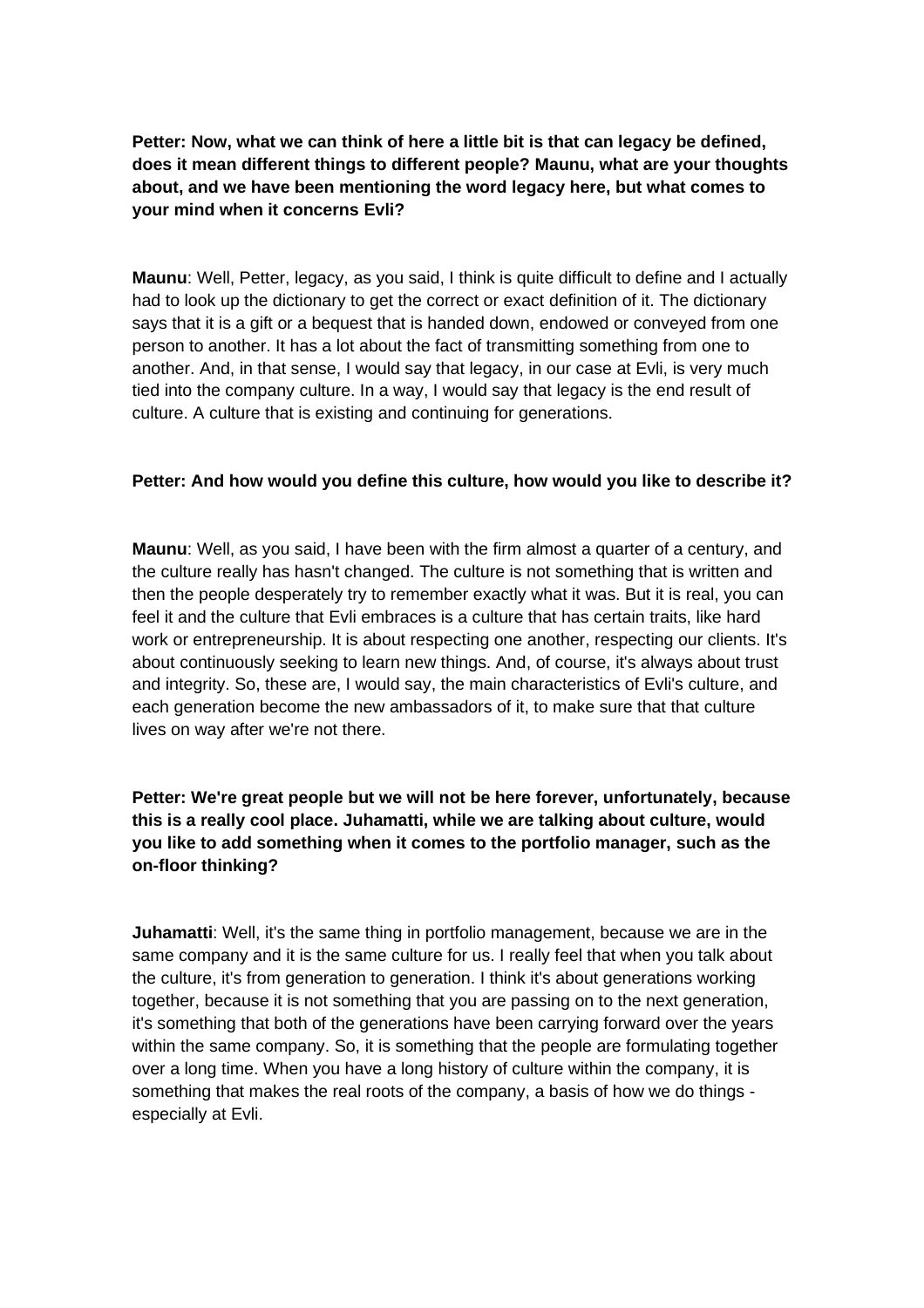**Petter: And that translates automatically into good results for the investors. Which actually takes me to another thought I have about the 'Evli Way' and how we might differ a little bit from others in the industry. At Evli, we like to mention a word which we called stewardship, which is also part of the way we want to take care of our investors and their investments with us. Stewardship, Maunu, how would you like to embrace that in the discussion of culture and legacy?** 

**Maunu**: Well, Petter, I think that it is a very good point. To me, stewardship is the opposite of salesmanship and what that means is that when you have stewardship you are really putting your clients' interests before your own. Stewardship is a word that, in many cases, is actually quite difficult to translate into other languages. But, the way I understand it is about making sure that your client is ultimately going to do well in the end. So, looking after your client from the start to the very end, whatever that period might be. It is a way of doing things where you really put your client always to the fore, to the front.

**Petter: And that translates again, going to Juhamatti for the portfolio manager view, do you have any thoughts about stewardship when it comes to very day-today business that you are doing, looking into companies or new investments. Do you think about stewardship, then?**

**Juhamatti**: Yeah, like I said in the last part, it is really something that is within the company but also within portfolio management. As a portfolio manager, I feel that I have to have stewardship with my clients, that my clients know that what they need, whether my fund is suitable for them. I feel that our job is not to acquire clients, rather it is about taking care of the existing clients. When you are doing that well, you get new clients and so it is a long-term process that you have to do.

When it comes to day-to-day portfolio management, I feel that every single decision that you make for your portfolio is, at the end of the day, is to do with stewardship. You make promises to your clients and every single decision that you make connected to the portfolio is reflected in that promise to your clients.

### **Petter: Indeed**

**Maunu**: Well, I would say that if you are thinking about stewardship, earlier when I was talking about culture and the different characteristics of the culture, the last point I was referring to was trust and integrity. To me, stewardship is the personification of trust and integrity.

### **Petter: That's true**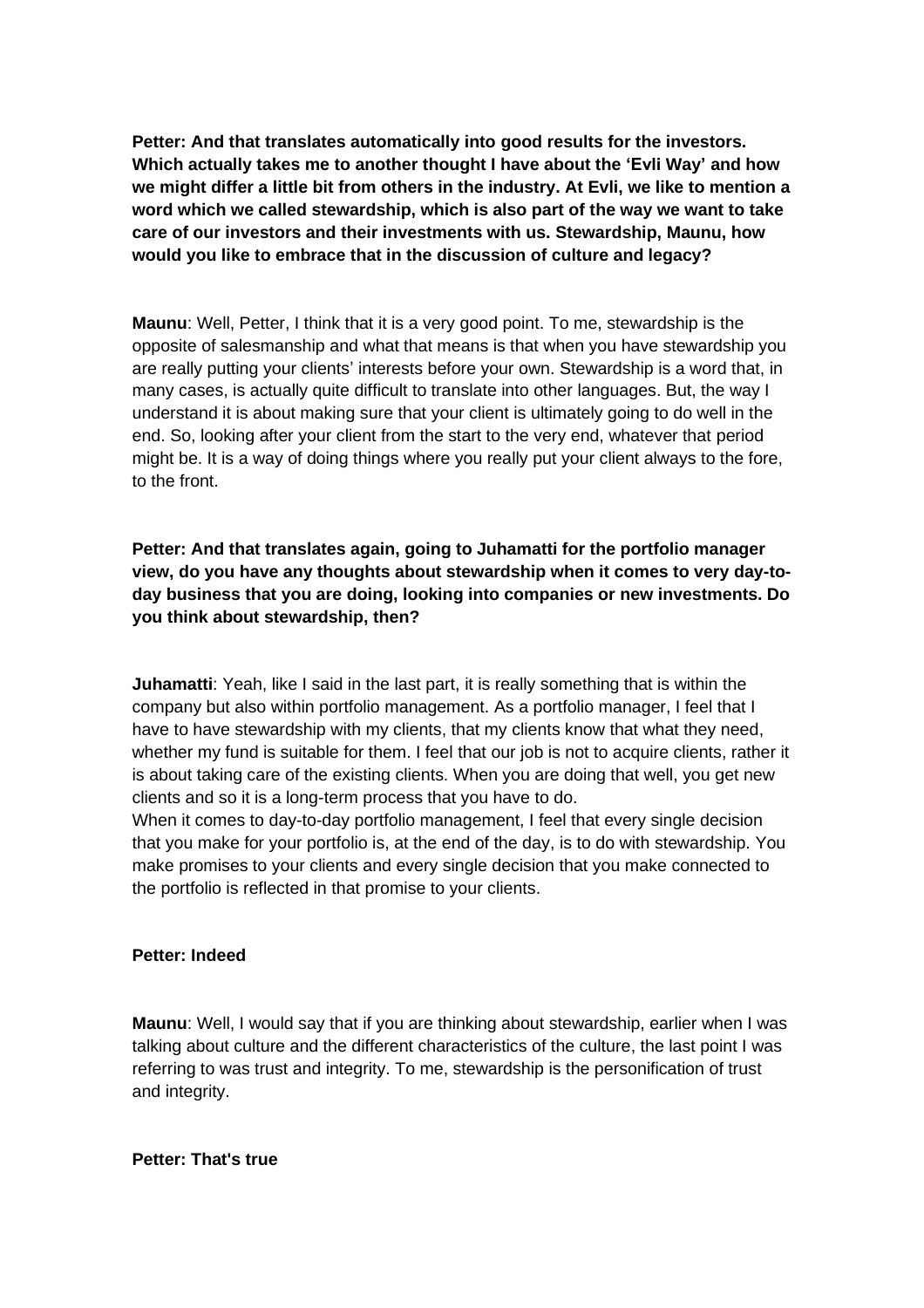**Juhamatti**: Yes, indeed. I would like to say that in the long-term, when you are involved in portfolio management, for example, you are building that trust over the years. You have to be consistent, you have to deliver your promises, you have to make sure that what you are saying to the clients is actually happening. I think that it's a very long process to actually gain their trust as a portfolio manager, as an advisor. But you can lose it very quickly if you don't consistently think about the stewardship side of things when you are interacting with the clients or going about your day-to-day management.

## **Petter: That's true. I mentioned at the beginning that Maunu has been with the company with for 25 years…**

**Maunu**: 24! But who is counting?

**Petter: Nobody counts here any longer! But I think that this is something where Evli differs a little bit, because Evli's advisors and portfolio managers tend to walk along with the clients during the tenure of their own careers, when they are working as professional portfolio managers. And, that is perhaps where the difference comes in compared to the rest of the industry.** 

**Now, going back in time again, we did it in the last pod but now we want to visit a time even before Juhamatti joined the company. We go back to the time when Evli was launched and that is already quite some time ago. If we think about legacy again, if we use that word, do you think, Maunu, that it has changed dramatically since the company was founded, the way we think about legacy today?** 

**Maunu**: I would say that it has not changed tremendously. Of course, every new year, every new generation brings something new to the table and makes it stronger and gives more flavour to it. But, in the grand scheme of things, I would say that the legacy or the culture has not really differed that much from one time to another.

Actually, in 1996, when I joined the company it had been something that I had already been contemplating for a number of years. I was just waiting for that opportunity to come where I could join Evli, because as someone who was not part of Evli but knowing the company, and actually being their customer at the time, I was drawn by their way of doing things. And I said to myself at the time, 'wow, that is a company I would really like to join one day if the opportunity ever arises'. Fortunately, it did in 1996. As I said, the culture the company had at the time is still very much alive and in place today. Back in 1996, Evli was known for its fixed-income competence and,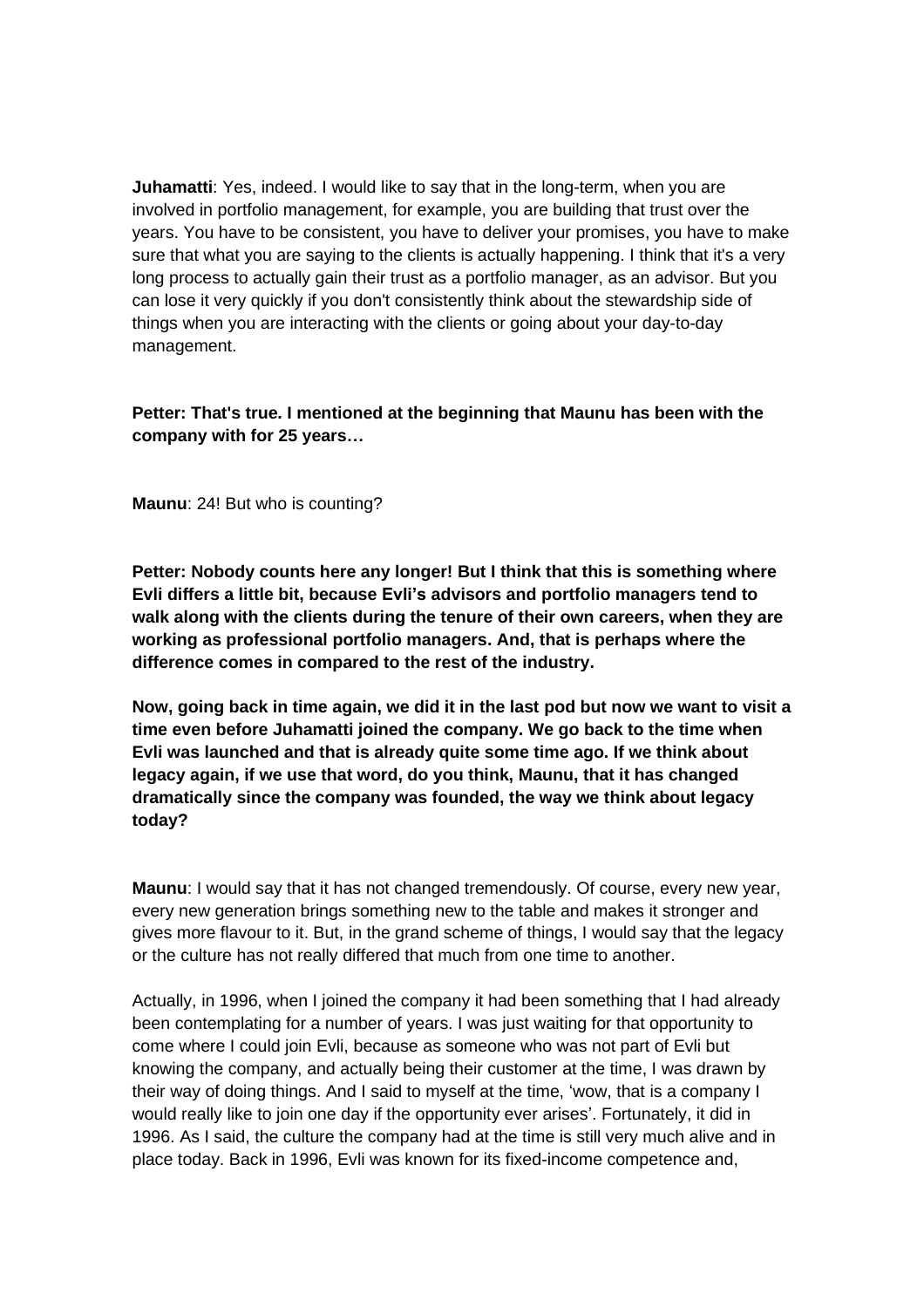looking at Evli almost 25 years later, that is one of the things that we are really known for - it's deep-rooted fixed-income experience and competence.

**Petter: That's true. Actually, we have been talking with a large number of investors over the past few months and, to our own surprise, we are seen as a very strong fixed income house, although we also have other ambitions.** 

**Now, we have been two old guys talking about how it was 25 years ago. What do you think, Juhamatti, as the representative of a younger generation, what do you think about your contemporaries' attitude towards the notions that we have been talking about, company culture and how stewardship is played out? Do you have any thoughts about that?** 

**Juhamatti:** It is difficult to speak on behalf of a generation!

#### **Petter: Of course, but you are the only one in the studio now!**

**Juhamatti**: What I really like at Evli is that you have these people who have been with the company for 25, sometimes 30, years and then you have the younger generation like me, who have been with the company for more than 10 years. Every single year you get new persons coming into the company, And I feel that the culture is really deep-rooted within the company. When you have new people coming in, they learn how we are looking at things very quickly. That's very good and comes from the legacy of the company, from the culture and how the people are doing their day-to-day work. I mean, as a newcomer you can clearly see that. If you don't understand it within, let's say, three months, then maybe it's not your place to be. I feel that every single person who comes to Evli for the longer term, they understand the relationship and they buy into the idea of how we are doing business.

#### **Petter: So, Maunu, perhaps it is taped to the walls?**

**Maunu**: Yeah, in a way. That's the ambition we've always had at Evli. That the competence, the know-how, the way of doing things is not written in a playbook or a process manual, but it's actually plastered on the walls. By which I mean that it exists, and it sticks to anyone new who joins the company. After a short while, a month, a year, two years, that sort of thinking and behaviour has stuck on to that person, as well.

Actually, if I may, I'd like to bring up another pretty interesting topic that is very much related to Juhamatti, and other key performers at Evli. Some time ago, a few years ago, I was attending a professional services seminar at a business school. They had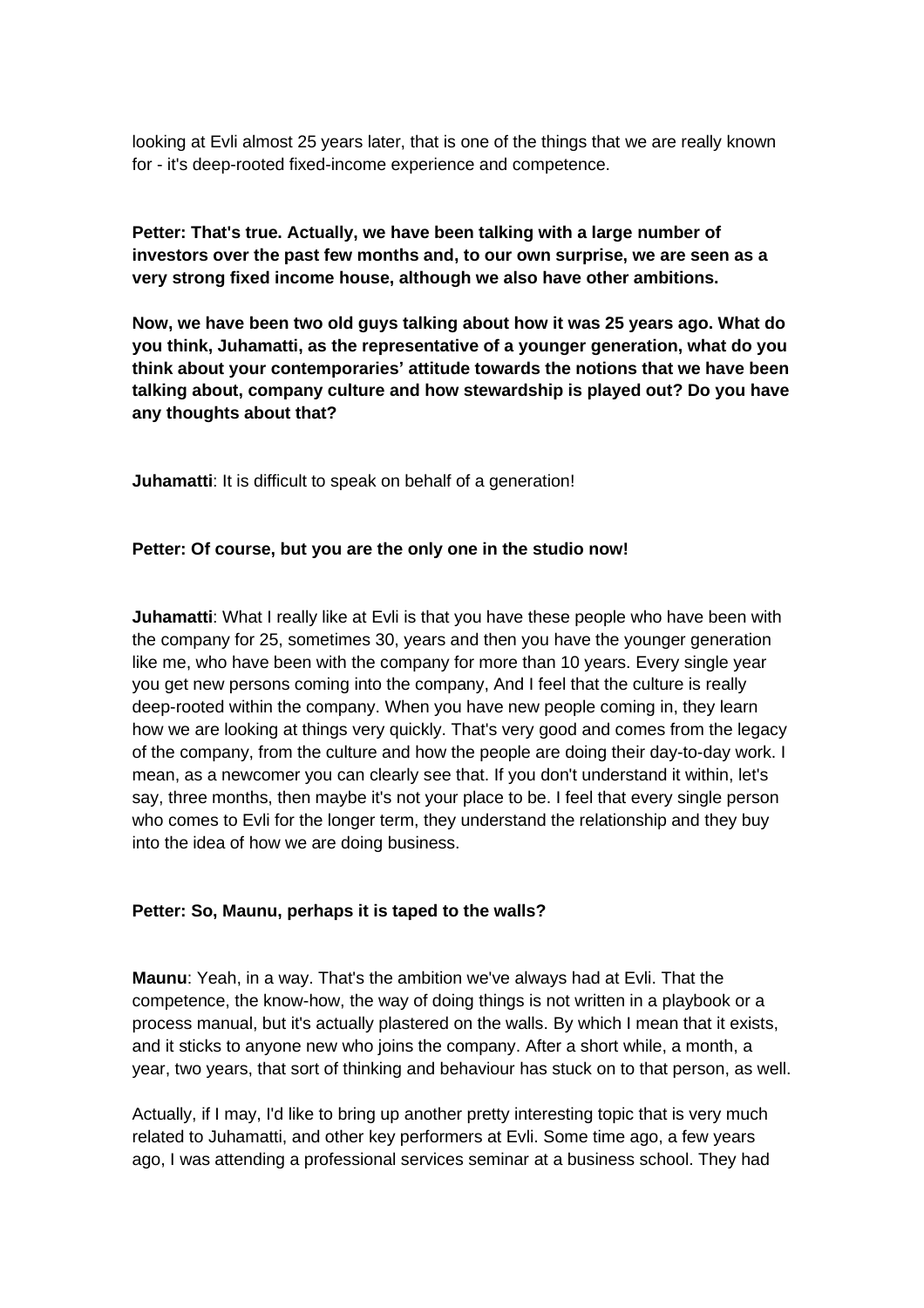been studying professional services and how transportable the performance of an individual or a team can be. The idea that you can go in, recruit an individual and then expect to have that performance continue that the individual had in his or her previous employment.

The result, based on the studies that that they had done that were quite large, was that performance, in a way, is the by-product of nature and nurture. In order to have strong performance you need to have strong people and strong performance, hence the nature part.

But, there is also the nurture part and that ties in with culture a lot, because, according to the study, you had these strong performers that had gone from one employer to another and then what happened was that the performance went down. And, it just showed that performance is always linked to environment. If you have an environment that is based on mutual respect, trust, a culture of working hard and thinking about what is best for your clients, being honest and open about it and all of these things, then it is the right sort of environment for really strong individuals to flourish. I would say that, in my experience, over the last, as I said, 24/25 years or so, has been the case.

But you need both, you need the really top individuals, but you also need to have the right environment and the right culture, the right management policies, and so on.

**Juhamatti:** I feel that it is very important to understand that the culture is something you are not really able to change with one single decision. You are not able to just decide, 'okay, the culture is now going to go forward'. It is something that is within the company DNA, which has been formulated over the years.

You can acquire people, you can acquire new consultancy strategies, for example, how company strategies are carried forward, but the culture is very, very difficult to change. That is one of the core competencies for the company. If they have a very strong culture that has been around for decades.

**Petter: That's true, and looking into this and going forward, how can we ensure that our investors are being taken care of within this culture, with this esteem that we have at Evli right now? How are we going to make that go for another 10 or 20 years?** 

**Maunu**: Well, in my opinion, one thing is for certain: we really need to make sure that the culture and things we just talked about are never sacrificed. They are, in a way, non-negotiable. They are things that we are not willing to bargain with. So, in very extreme cases you might have a clash. If you have an individual who is not willing to